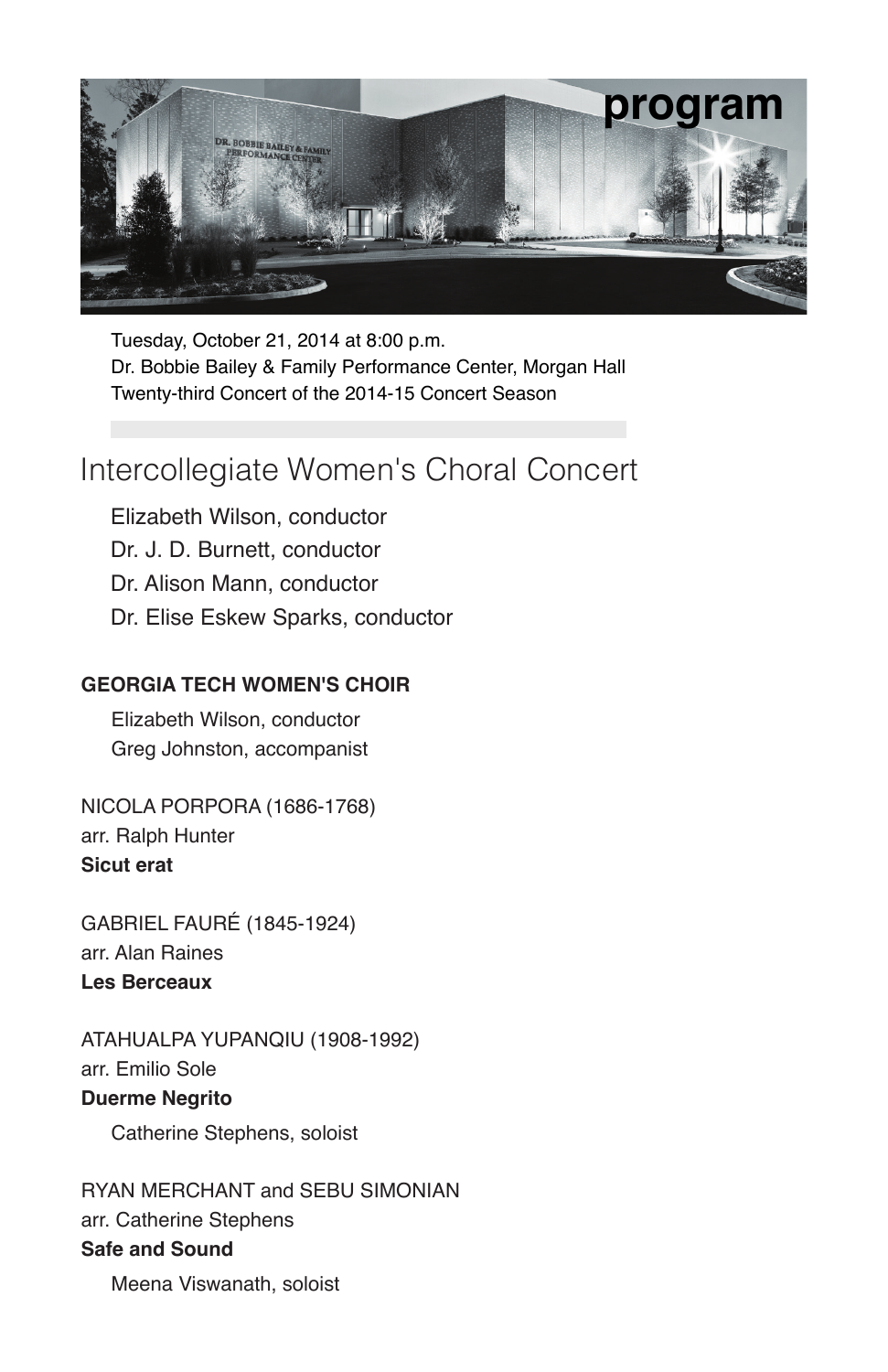#### **UNIVERSITY OF GEORGIA WOMEN'S GLEE CLUB**

J. D. Burnett, conductor Uni Choi, accompanist

IGOR STRAVINSKY (1882-1971) **Four Russian Peasant Songs**

I. Near Our Savior's Church in Chigasi

- II. Ovsen
- III. Pike
- IV. Fatso

CRAIG HELLA JOHNSON (b. 1962) **Dorothy Poems**

- 1. Don't Make Lists
- 2. I Cannot Tell You
- 4. Until Even the Angels

GWYNETH WALKER (b. 1947) **Crossing the Bar**

#### **KENNESAW STATE UNIVERSITY WOMEN'S CHOIR**

Alison Mann, conductor Brenda Brent, accompanist

PAUL JOHN RUDOI **Everyone Sang**

#### DANIEL KALLMAN **There Will Be Rest**

Corinne Veale, flute

FRANZ SCHUBERT (1797-1828) **Der Tanz**

MARYAM KHOURY (b. 1983) **Koowu**

> Siobhan Rodriguez, soprano Levi Lyman, dumbek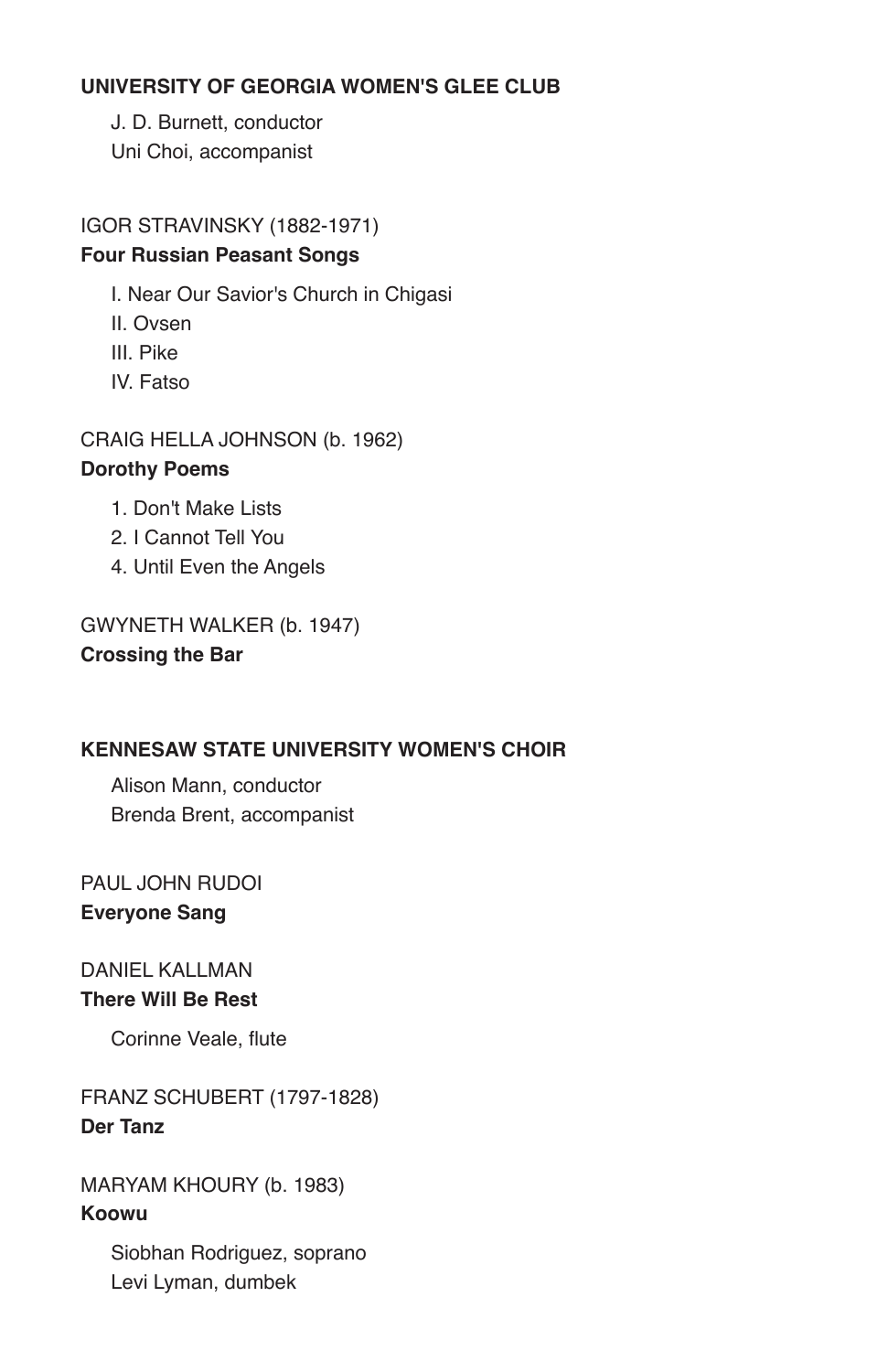#### **AGNES SCOTT COLLEGIATE CHORALE**

Elise Eskew Sparks, conductor David D'Ambrosio, accompanist

KARL JENKINS (b. 1944)

#### **Adiemus**

Scott Douglas and Mark Little, percussion

MALCOLM DALGLISH (b. 1952) **Reel a' Bouche**

Scott Douglas, hammer dulcimer

HUDDIE LEDBETTER arr. Moira Smiley **Bring Me Little Water, Silvy**

### STEPHEN HATFIELD (b. 1956)

#### **Überlebensgroß**

Scott Douglas and Mark Little, percussion

#### **INTERCOLLEGIATE COMBINED CHOIRS**

FELIX MENDELSSOHN (1809-1847) **Laudate Pueri**

SUSAN BRUMFIELD **No Time**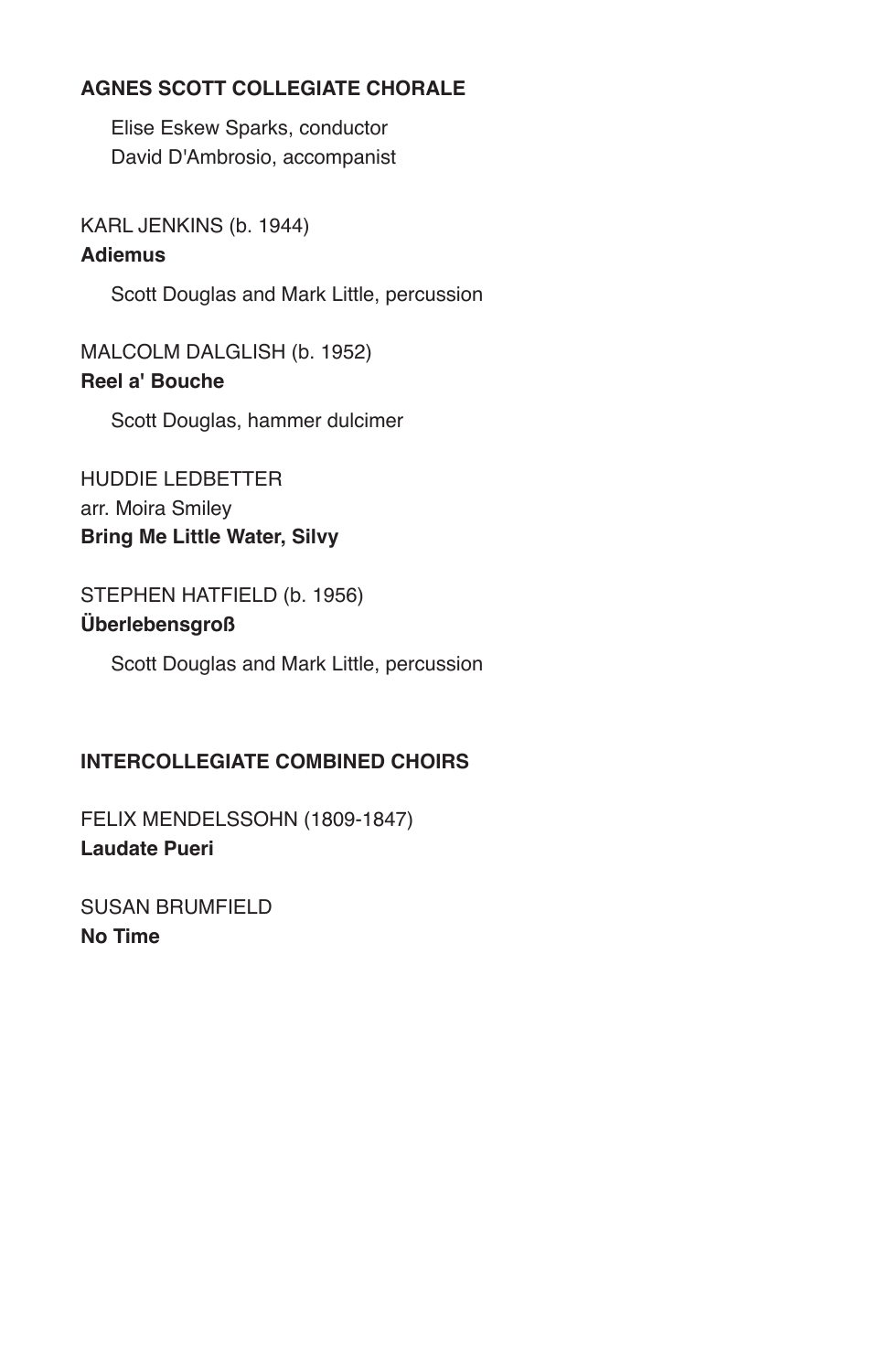# **text and translations**

#### **Sicut erat** | Nicola Porpora

Sicut erat in principio et nunc et semper et in saecula saeculorum. Amen.

As it was in the beginning is now and ever shall be world without end. Amen.

#### **Les Berceaux** | Gabriel Fauré

Le long du Quai, les grands vaisseaux, Que la houle incline en silence, Ne prennent pas garde aux berceaux, Que la main des femmes balance.

Mais viendra le jour des adieux, Car il faut que les femmes pleurent, Et que les hommes curieux Tentent les horizons qui leurrent!

Et ce jour-là les grands vaisseaux, Fuvant le port qui diminue. Sentent leur masse retenue Par l'âme des lointains berceaux.

Along the quay, the great ships, that ride the swell in silence, take no notice of the cradles. that the hands of the women rock.

But the day of farewells will come, when the women must weep, and curious men are tempted towards the horizons that lure them!

And that day the great ships, sailing away from the diminishing port. feel their bulk held back by the spirits of the distant cradles.

#### **Duerme Negrito** | Atahualpa Yupanqiu

Duerme, duerme, negrito Que tu mama está en el campo, negrito

Duerme, duerme, mobila Que tu mama está en el campo, mobila

Te va traer codornices Para ti. Te va a traer rica fruta Para ti Te va a traer carne de cerdo Para ti. Te va a traer muchas cosas Para ti.

Sleep, sleep little black boy For your mama is in the field, little black boy

Sleep, sleep Mobila For your mama is in the field, Mobila

She is going to bring quails, for you She is going to bring sweet fruit, for you She is going to bring pork, for you She is going to bring lots of things, for you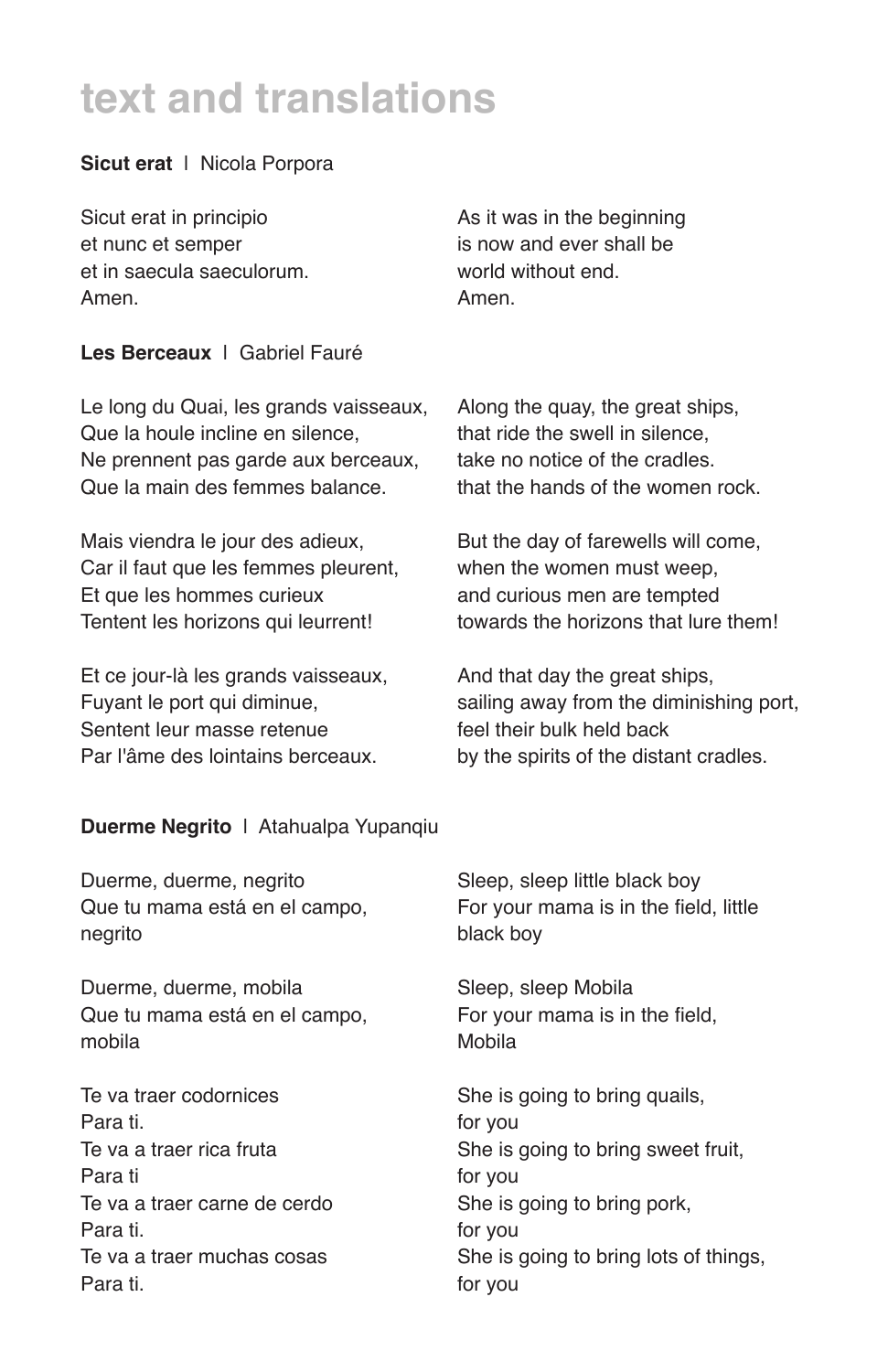Y si el negro no se duerme

Viene el diablo blanco

Y zas le come la patita Chacapumba, chacapumba, apumba, chacapumba.

Duerme, duerme, negrito Que tu mama está en el campo, **Negrito** 

Trabajando Trabajando duramente, (Trabajando sí) Trabajando e va de luto, (Trabajando sí) Trabajando e no le pagan, (Trabajando sí) Trabajando e va tosiendo, (Trabajando sí)

Para el negrito, chiquitito Para el negrito si Trabajando sí, Trabajando sí

Duerme, duerme, negrito Que tu mama está en el campo Negrito, negrito, negrito.

And if the little black boy doesn't go to sleep Then the white devil will come and Zhaz!! He will eat your little leg Chacapumba, chacapumba, acapumba, chacapumba

Sleep, sleep little black boy For your mama is in the field, little black boy

**Working** Working hard (yes, working)

Working, she is mourning ( yes, working) Working, she doesn't get paid (yes, working) Working, she goes coughing ( yes, working)

For the little black boy, little one For the little black boy yes, working.

Sleep, sleep little black boy For your mama is in the field, little black boy

#### **Four Russian Peasant Songs** | Igor Stravinsky

I. У спаса в Чигисах за Яузою. Славна! Живут мужики богатые Славна! Гребут золото лопатами Славна!

Чист церебро лукошками Славна!

II. Овсен, Я тетерю гоню. Овсен, Полевую гоню. Овсен, Она под куст, а я за хвост. Овсен! Мне нашла хвост, ан денег горст, Овсен!Щука шла из Новогорода: Слава!

I. Near Our Savior's Church in Chigasi, Beyond the Yauza river, Glorious! Live rich peasants, Glorious! They rake gold in by the shovelful, Glorious! Pure silver by the basketful, Glorious!

II. Ovsen, I'm hunting the grouse Ovsen, I hunt a field grouse Ovsen, she hides behind a bush, but I am on her tail Ovsen, the tail appeared to me, but it was a handful of money Ovsen!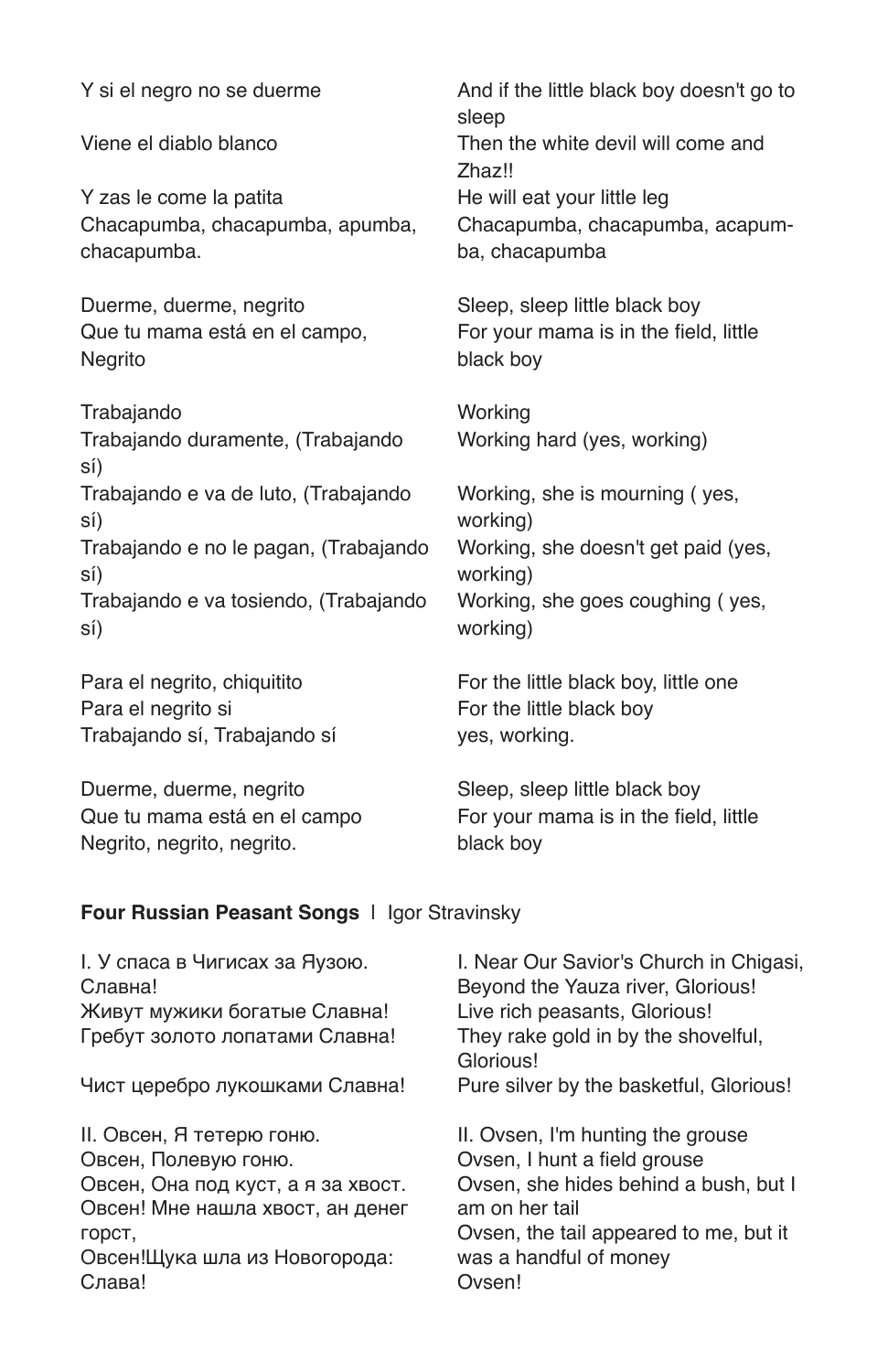III. Она хвост волокла из Белаозера. Слава! Как у щуки чешуика серебрянная, Слава! Что серебрянная, позолоченная, Слава! Как у щуки спина жемчугом сплетена. Слава! Как головка у щуки унизанная. Слава! Она место глаз дорогой алмаз. Слава!

IV. Уж, как вышло пузище на репище. Слава! Вынесло пузище осмину вшеы. Слава! Осмину вшеы пол осмины блох, III. The pike swam from Novgorod, Glory! It dragged its tail out of the White Lake, Glory! The pike had scales of silver, Glory! They were silver and giggled, Glory! The pike's back was plaited with pearls, Glory! The pike's little head was encrusted, Glory! And in place of eyes it had expensive diamonds. Glory! IV. Hey, the fatso went out on the

turnips, Glory! The fatso scattered a bushel of fleas. Glory! A sack of fleas and half a sack of ants. Glory!

#### **Der Tanz** | Franz Schubert

Слава!

Es redet und träumet die Jugend so viel,

von Tanzen, Galoppen, Gelagen, auf einmal erreicht sie ein trügliches Ziel,

da hört man sie seufzen und klagen.

Bald schmerzet der Hals, und bald schmerzet die Brust,

verschwunden ist alle die himmlische Lust,

"Nur diesmal noch kehr' mir Gesundheit zurück!" so flehet vom Himmel der hoffende Blick!

**Laudate Pueri** | Felix Mendelssohn

Laudate pueri Dominum, laudate nomen Domini. Sit nomen Domini benedictum, ex hoc nunc et usque in saeculum. Youth talks and dreams so much

Of dances, gallops, and parties; Suddenly it reaches a false goal,

Then we hear it sigh and complain.

Soon the throat hurts, and soon the chest hurts, Lost is the heavenly delight.

"Just this time, health, come back to me!"

Thus pleads from heaven the hopeful glance.

Praise the Lord, O children, praise the name of the Lord. Blessed be the name of the Lord, now and forever.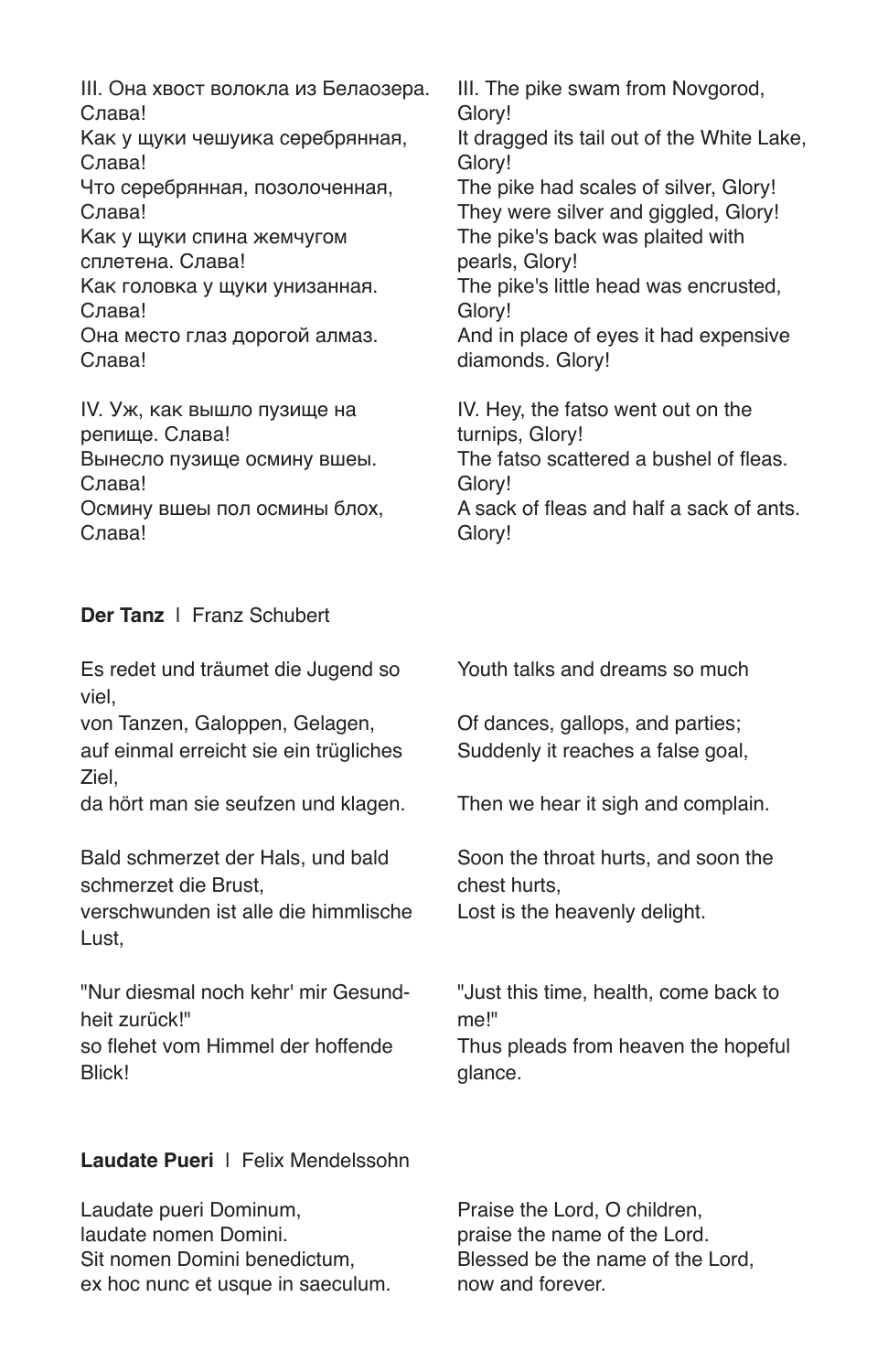### **personnel**

#### **GEORGIA TECH WOMEN'S CHOIR**

Mohua Basu Amy Bonecutter Jackie Borinski Mandy Davis Mojdeh Faraji Katherine Gordon Chi Huynh Erika Jensen Rachel Jinks Anjana Kallarackal

Emilie Kundycki Sarah Lanier Bethany Morgado Emily Mosher Pauline Nalubega Audrey Nelson Ria Ray Jolicia Redd Gabbie Roty Frances Salmon

Nadia Sanjaya Morgen Scott Amy Shi Corinna Slater Catherine Stephens Dan Sun Noopur Tanna Miranda Tuck Meena Viswanath Lan Wei

#### **UNIVERSITY OF GEORGIA WOMEN'S GLEE CLUB**

Baltrusaitis, Reba Bishop, Lacey Butler, Kenzie Carey, Emily Carroll, Emily Clark, Phoebe Crawford, Laura Davis, Ashlyn Dempsey, Lauren Farwell, Donica Farzad, Amanda Frost, Olivia Goddard, Elizabeth Grant, Keyera Hardee, Krysten Hood, Caroline Jackson, Mary

Jennings, Elizabeth Jordan, Sarah Kaur, Jasandeep Keeney, Skyler Kelly, Allison Knight, Callen Laney, Lauren Lima, Juliana Marr, MacKenzie Martell, Trinity Merrill, Rory Miranda, Lizbeth Norton, Libby O'Sullivan, Carina Osorio, Monique Perry, Taylor Rickets, Diana

Schaad, Lindsay Selby, Emily Shedrow, Leah Shiffert, Maggie Silva, Madison Silverstein, Rachel Simon, Ariana Stough, Lane Marie Strandberg, Jensen Sudduth, Lauren Taylor, Lauren Terraza, Maria Togo, Madoka Trejo, Perla Twine, Jessica Witherell, Hannah Yanni, Amira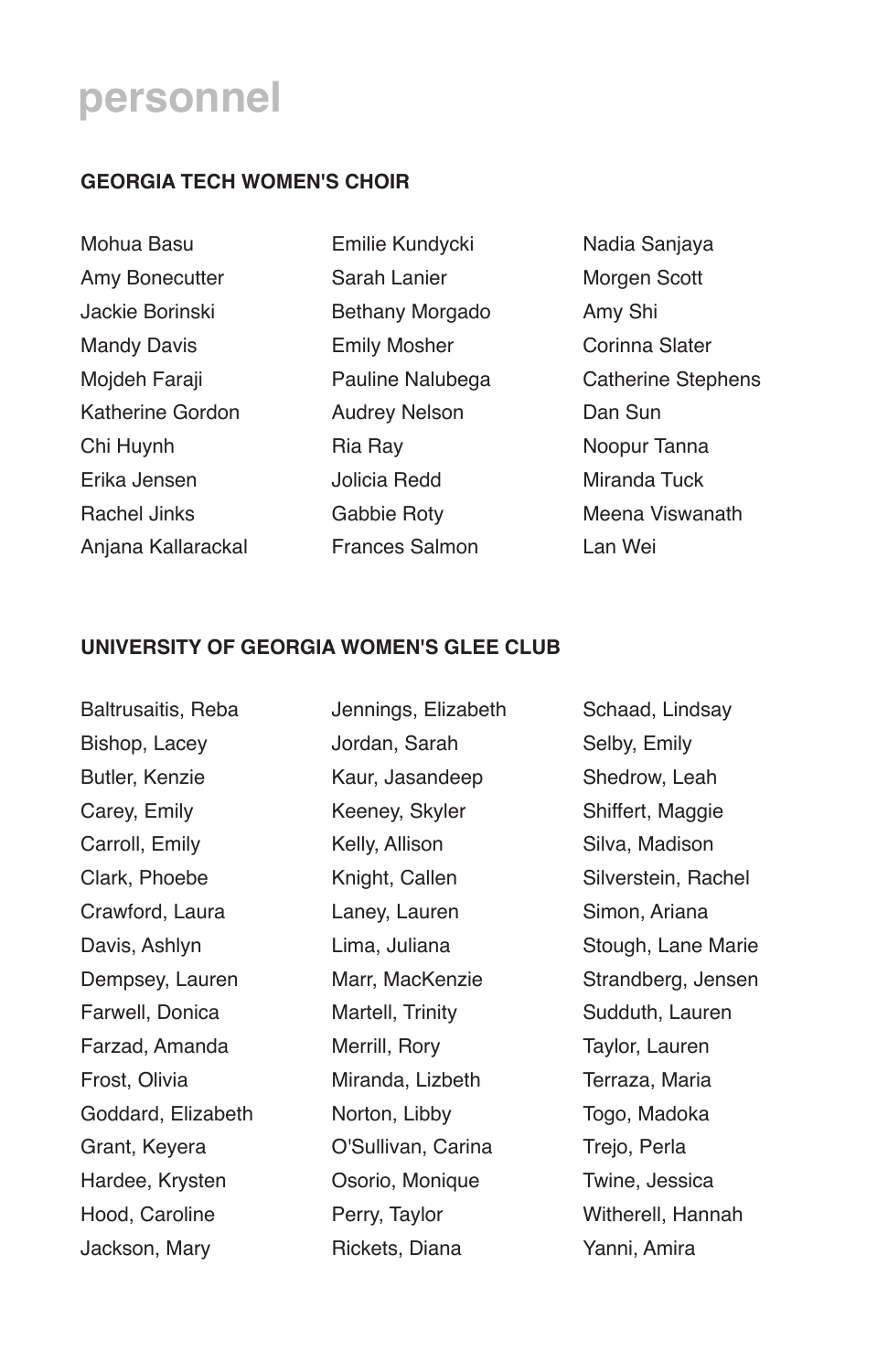#### **KENNESAW STATE UNIVERSITY WOMEN'S CHOIR**

Brenda Almaras Rachel Black Jordan Bogigian Bethany Burgess Jenna Byess Kate Chastain Alexa Cortes Laurie Davis Nikki D'Heureux Cayla Franzman Cassandra Ganthier Megan Gibson Lizzy Godwin Brittany Griffith Chanqueria Grimes

Ciara Hart Ashley Hay Emily Hering Denise Hernandez Hannah Jarvis Chelsea Knight Hannah Koval Fenja Lampe Annie Lovvorn Kenya McGee Shannan O'Dowd Maria Phillips Ashlyn Pierce Elena Prestwood Marielle Reed

Siobhan Rodriguez Abbie Ryon Marissa Scott Elizabeth Shaver Danielle Smith Taylor Smith Sarah Stevens Macy Swanson Katherine Thomas Leann Trussell Christina Vehar Natalie Williamson Anneka Zee Sana Zindani

#### **AGNES SCOTT COLLEGIATE CHORALE**

Agostini, Ishara Bisbee, Josette Britt, Sydney Brown, Whitney (alum) Brooke, Katy Brooks, Taylor Buchanan, Ashley Campbell, Sorena Carr, Bria Delaney, Sydney Downs, Grace England, Courtney Evans, Kristina Fitzgibbons, Amanda

Forbes, Tori Golding, Chynna Guo, Jeiyu Guo, Yuqiu Higdon, Bryn Hightower, Reid Howard, Jasmine James, Naya Joines, Sidney Jones, Carmen Jones, Carlette Jones, Grayce Jordan, Victoria Rose Leung, Karina

Lyles, Kristina Mastmeier, Brooke McCard, Florrie Mendez, Kim Nicholson, Charlotte Outlaw, Charity Ricke, Jenny Rumph, Victoria Smith, Briunna Snyder, Jane Spruell, Natalie Tran, Sandy Wallace, Victoria Wan, Yiiun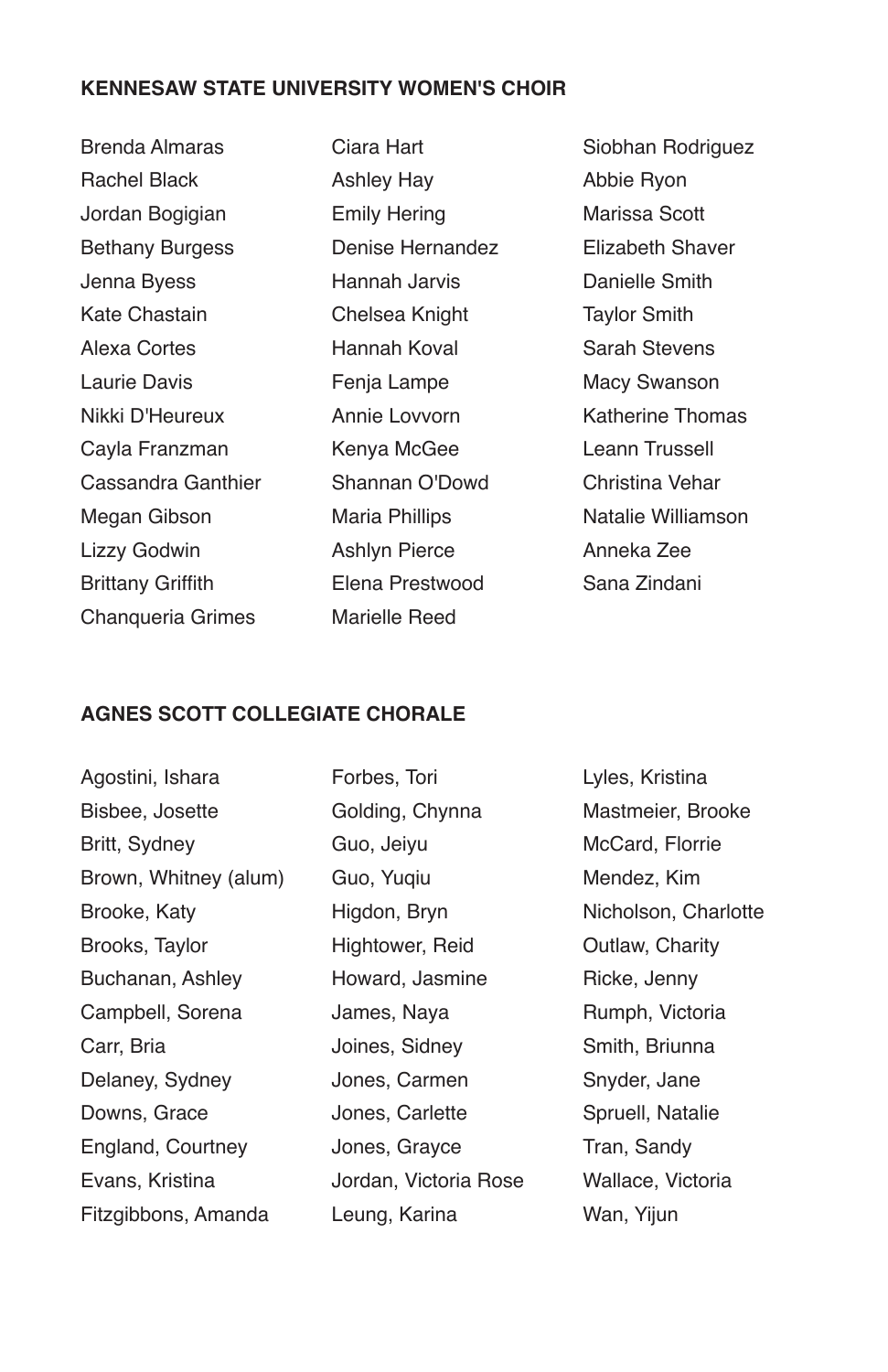# **biographies**

**Elizabeth Wilson** is in her second year as Director of Women's Choir/Voice<br>Instructor at Georgia Institute of Technology. Prior to her work at Georgia<br>Tech, Mrs. Wilson was Choral Director for both Pope and Wheeler High<br>S Instructor at Georgia Institute of Technology. Prior to her work at Georgia Tech, Mrs. Wilson was Choral Director for both Pope and Wheeler High Schools in the Cobb County School District. Choirs under her direction received consistent superior and excellent ratings at LGPE each spring and were selected for two consecutive GMEA In-Service Conferences in 2004 and 2005. Additionally, Mrs. Wilson's choirs were often invited to perform in state, regional and national events including appearances at Carnegie Hall. Mrs. Wilson earned a Bachelor of Music in Music Education from the University of Georgia and a Master of Music in Choral Conducting from Georgia State University. Following her master's degree, she worked for the Atlanta Symphony Orchestra as Director of Student Musician Development for three years. Beth is currently serving as Treasurer for the GA ACDA state chapter. Additionally, she is an active GMEA adjudicator as well as a sought-after conductor, clinician, and soprano soloist.

**Journal Exercise School of Music and Associate Director of Choral Activities** at the University of Georgia Hugh Hodgson School of Music, where he conducts the Men's and Women's Glee Clubs and the Collegium Musicum, and **. D. Burnett** enjoys a varied career as a conductor, singer, and teacher. He is Assistant Professor of Music and Associate Director of Choral Activities at the University of Georgia Hugh Hodgson School of Music, where he teaches courses in choral literature and conducting. Additionally, he is Artistic Director and Conductor of the Kinnara Ensemble, a professional chamber choir based in Princeton, New Jersey.

Formerly, he served as Assistant Director of the Dallas Symphony Chorus, conducted New Jersey Youth Chorus Young Men's Ensemble, was Associate Conductor of the Masterwork Chorus of New Jersey, and was Acting Director of Choral Activities at Montclair State University. His earlier posts include Interim Director of Choral Activities at San Jose State University, Artistic Director of the New Jersey Chamber Singers, Music Director of the Houston Masterworks Chorus, and Founder/Conductor of Men's Consort Houston. Burnett taught on the choral music faculty at Kingwood High School in suburban Houston. He also served as Choral Editor at McGraw-Hill, Inc.

Dr. Burnett did undergraduate study at Stanford University and Oklahoma State University. He holds advanced degrees in choral conducting from Westminster Choir College and the University of North Texas. As a professional choral singer, Burnett has performed seasons, concerts, and recordings with the Stillwater Chamber Singers, Cantare Houston, The Santa Fe Desert Chorale, The Robert Shaw Festival Singers, Fuma Sacra, the Choir of Trinity Church Wall Street, the Oregon Bach Festival Chorus, and Conspirare.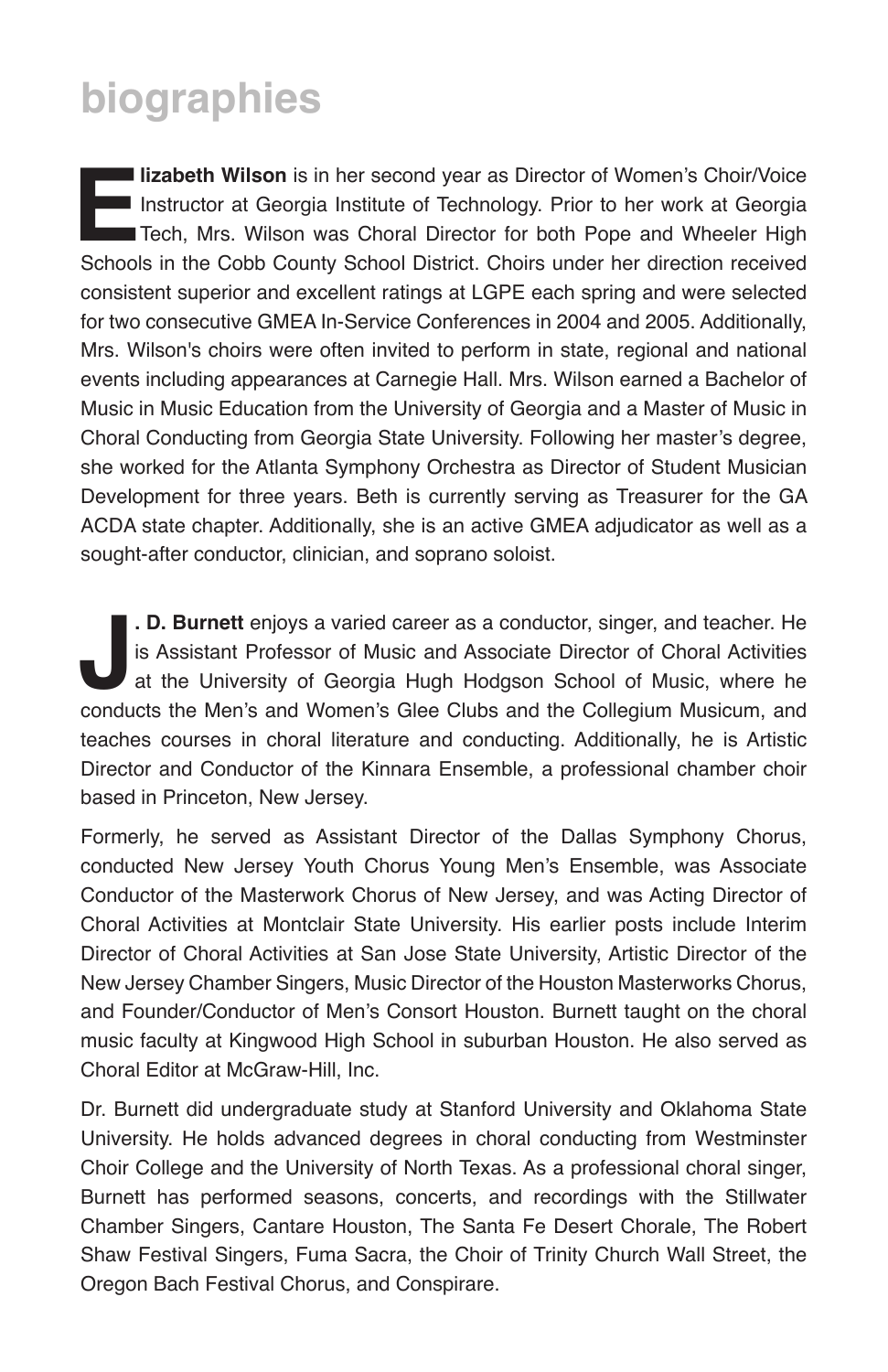**Alison Mann** is Associate Professor of Choral Music Education and Program<br>Coordinator for Music Education at Kennesaw State University, where she<br>teaches coursework in Choral Methods, Foundations of Music Education,<br>and V Coordinator for Music Education at Kennesaw State University, where she teaches coursework in Choral Methods, Foundations of Music Education, and Vocal Pedagogy for Ensemble Singing. Mann also supervises student teachers and serves as Conductor of the KSU Women's Choir and University Chorale.

A native of Florida, Mann taught in the Orlando public schools as director of choral activities at William R. Boone High School and was also the assistant conductor of the Orlando Chorale. While in Orlando, choirs and soloists under her direction received top honors at the district and state levels.

Dr. Mann received her Ph.D. in Music Education and Choral Conducting from the University of Oregon, and a Masters of Choral Music Education and Bachelors of Choral Music Education from Florida State University. Dr. Mann has studied conducting and music education with André Thomas, Kevin Fenton, Sharon J. Paul, Judy Bowers, and Harry Price. Dr. Mann is currently the Southern Division ACDA Women's Choir Repertoire and Standards Chair, and the Georgia state ACDA Membership Chair. Mann has also served as the ACDA Multicultural and Ethics Repertoire and Standards Chair for the states of Georgia and Oregon and the Georgia Women's Choir Repertoire and Standards Chair. The Women's Choir has performed on numerous occasions with the KSU Symphony Orchestra, and performed the world premiere of Nico Muhly's composition, *How Soon* with Grammy award-winning ensemble, "eighth blackbird." Additionally, they were invited to sing at the GMEA 2014 In-Service Conference in Savannah. Her professional affiliations include the American Choral Directors Association, National Association for Music Education, Georgia Music Educators Association, National Collegiate Choral Organization, and the International Society for Music Education. Her research has been presented at the state, regional, and international levels. Dr. Mann is an active conductor, clinician, and adjudicator.

**Elise Eskew Sparks** has served as the Director of Choral Activities at Agnes<br>
Scott College since 2008. A Phi Beta Kappa graduate of the University of<br>
North Carolina at Chapel Hill, Elise taught high school choral music Scott College since 2008. A Phi Beta Kappa graduate of the University of North Carolina at Chapel Hill, Elise taught high school choral music for seven years in Winston-Salem, North Carolina. She has resided in Atlanta since 2003, receiving a Masters of Sacred Music in choral conducting from Emory University and a Ph.D. in Music Education from Georgia State University. Elise serves as the part-time Choral Director at Decatur High School in 2012. A mezzo-soprano, Elise has sung under the direction of Helmuth Rilling, Ton Koopman, Matthew Halls, and currently sings with Coro Vocati.